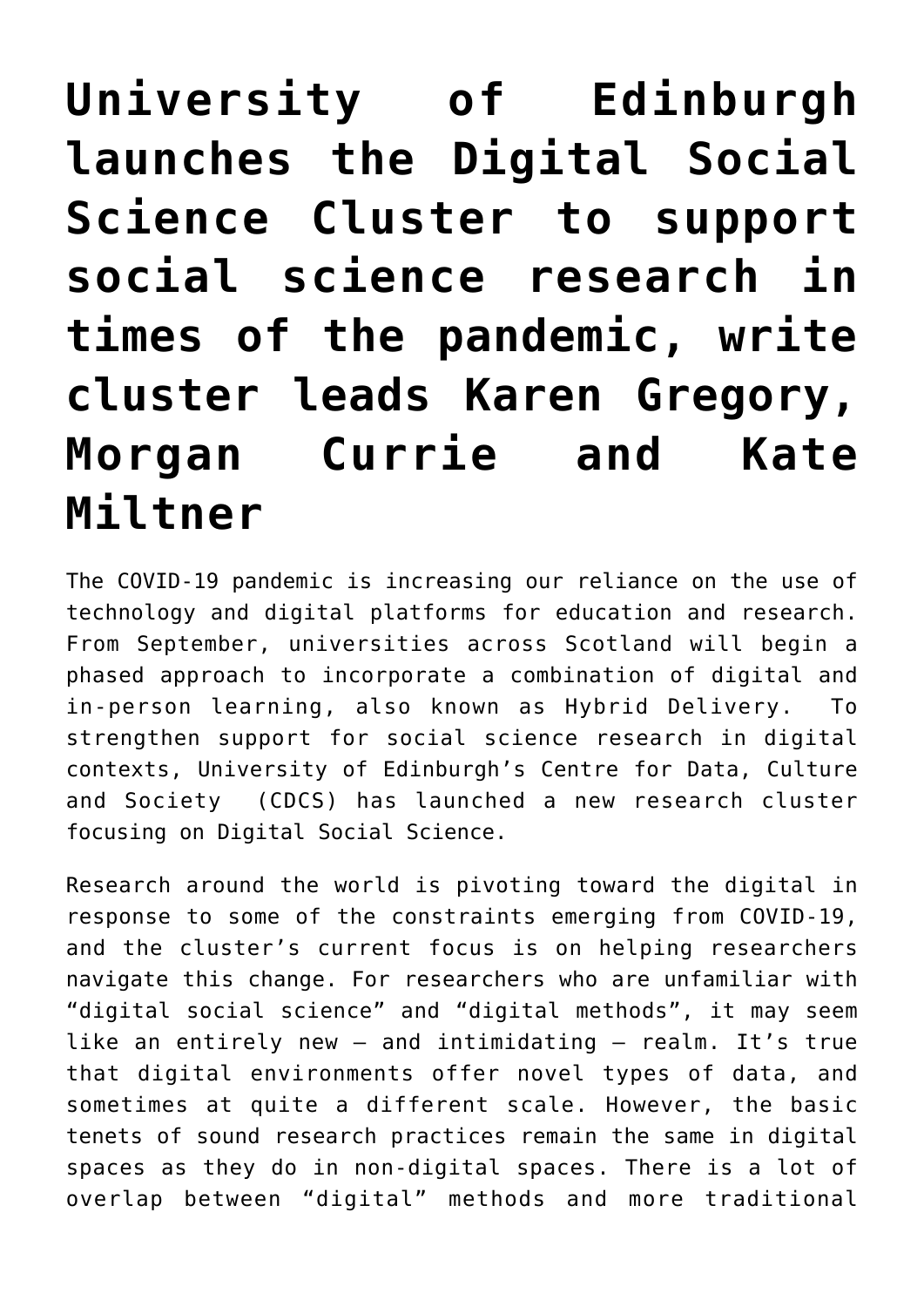methods. For example, online interviews, digital ethnographies and internet-based surveys rely on many of the same methodological practices and concepts as their analog counterparts. There are also a range of newer methods that allow for the exploration of digital formats.

The digital social science cluster examines the affordances and limitations of new digital methods, research ethics, data access issues, problems related to corporate relationships, and the design and use of new tools. By sharing examples of projects that illustrate the uses and challenges posed by digital methods, we highlight the wide range of tools, methodologies and techniques that are used in digital social science research. The cluster also draws on experiences from previous and ongoing research projects to identify challenges and raise questions connected to different methods, whether that is community mapping, survey research, interviews, or geo-tracking. As a "methods lab" we aim to make methods, tools, datasets, and projects accessible to students and staff.

As the Cluster evolves, we plan on hosting a speaker series featuring field-leading researchers from around the world. We also hope to host digital and in-person workshops in order to provide a better understanding on everything that goes into digital social science. We will collaborate whenever possible with other CDCS clusters on these activities.

If you are interested in giving a talk or getting involved with the Digital Social Science cluster, please reach out to any of the co-directors.

[Dr Karen Gregory](http://www.sps.ed.ac.uk/staff/sociology/karen_gregory) is a senior lecturer in Sociology and the codirector of the Master of Science programme in Digital Society at the University of Edinburgh.

[Dr Morgan Currie](http://www.stis.ed.ac.uk/people/academic_staff/morgan_currie) is a lecturer in Data and Society at the University of Edinburgh.